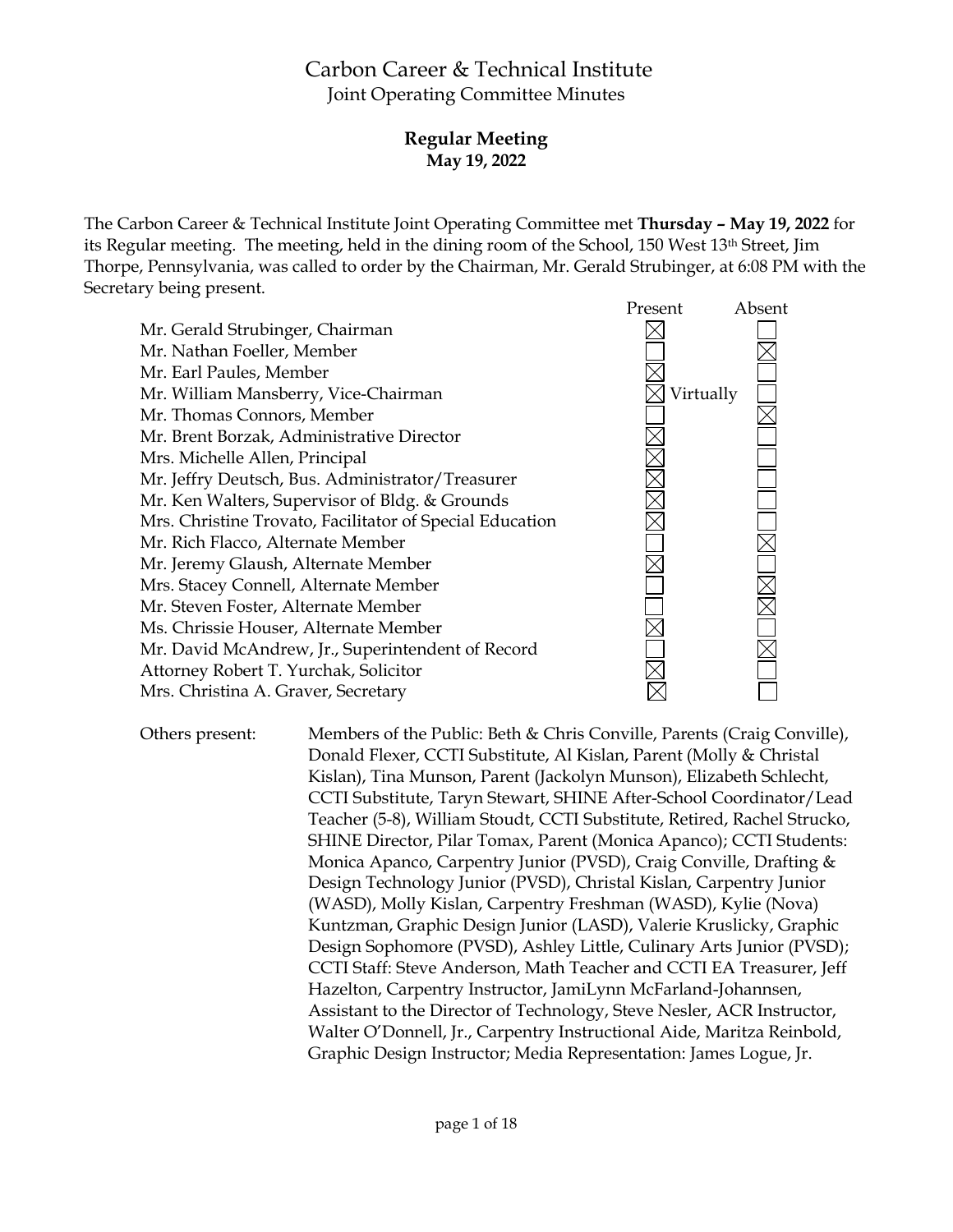The Committee met in Executive Session prior to the meeting to discuss personnel, litigation, and negotiation items.

# **Approval of Minutes**

A. MOTION by Ms. Houser, SECONDED by Mr. Mansberry to approve the Minutes of the April 21, 2022 Regular Meeting.

VOTE: YES - 5 NO - 0 ABSENT - 0 ABSTENTIONS - 0

Motion carried.

### **Courtesy of the Floor to Visitors**

- Steve Anderson, CCTI Education Association Treasurer shared the following items in his report:
	- The Auto Service Technology, Auto Collision Repair, Welding, Cosmetology, Marketing, and Culinary Arts groups went on field trips to provide those students with real-world experiences from their technical areas.
	- All seniors in the Culinary Arts program passed their ServeSafe examination.
	- **Marketing seniors achieved their Marketing Customer Service and Sales** certifications.
	- **The Health Medical seniors all passed the written portion of the Nurse Aide exam.**
	- Our Field Biology classes sent teams to the Carbon County Envirothon competition, where two teams won awards. The Green Goblin team (lead by Kaiden German of Palmerton) won second place overall, and the Awesome Amoebas (headed by Hailey Anthony also of Palmerton) had the highest score of any group in the Wildlife category.
	- The NOCTI exams were completed at the end of April, and our guidance counselor, Gene Colosimo, has seamlessly transitioned the administration of over 350 Keystone Exams.
	- Thank Mr. Borzak and the members of the JOC for their recent efforts in collaborating with the association to create a more productive working relationship.

MMMMM

# **Approval of Treasurer's Report (April 2022)**

A. MOTION by Mr. Glaush, SECONDED by Mr. Strubinger to approve the Treasurer's Report for April 2022 showing a final balance of \$7,234,656.39 in the General Fund, and \$85,232.04 in the Student Activities Account.

Mr. Paules - Palmerton Mr. Glaush - Lehighton Mr. Mansberry - Panther Valley Ms. Houser - Weatherly Mr. Strubinger - Jim Thorpe

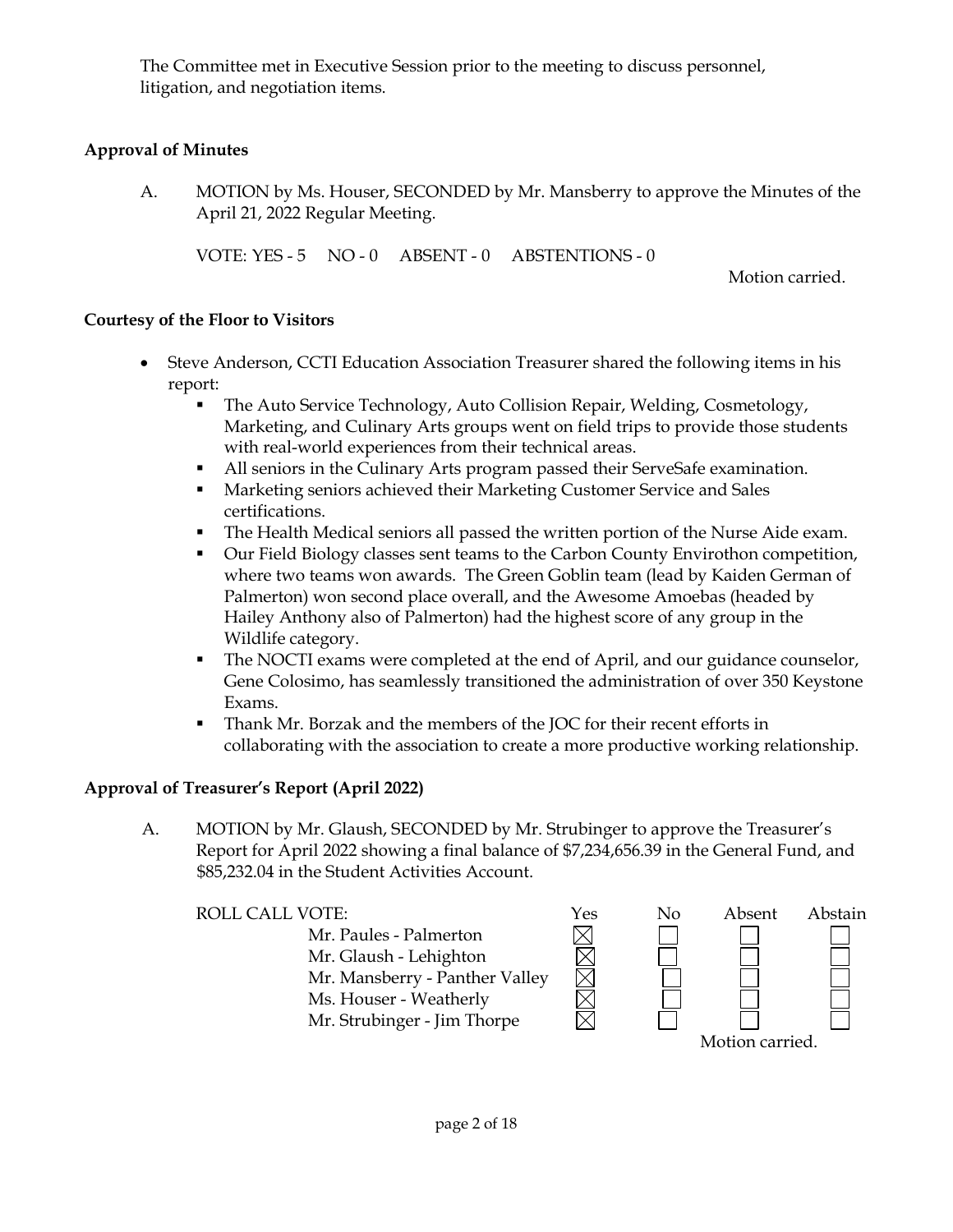#### **Approval of Payment of Bills**

A. MOTION by Mr. Paules, SECONDED by Mr. Mansberry to approve Payment of Bills - General Fund and Other Accounts.



### **Administrative Reports**

### **Mr. Brent Borzak, Administrative Director**

- a. Attended senior class trip at Knoebels Amusement Park today as a chaperone.
	- i. Excellent trip and everyone had a really good time.
	- ii. The co-owner/co-manager, Mr. Brian Knoebel spoke with the group to share the history of the park as well as the importance of career and technical education and work ethic in today's working world.
- b. Recognition
	- i. Mr. Borzak introduced the following individuals, many of which are graduates of CCTI (formerly CCAVTS), some who then worked full-time at CCTI and all who are currently serving as substitutes. This is a very dedicated group of individuals who have continuously and unwaveringly gone above and beyond for the school and its students. These individuals are the epitome of what great work ethic truly is. They have meant a lot to our school and our students and he wanted to take a moment to recognize them by presenting each with a plaque of appreciation:
		- Donald Flexer
		- Elizabeth (Betty Lou) Schlecht
		- William (Bill) Stoudt
		- Margaret (Peggy) Kalogerakis (unable to attend)
		- Robert Pathroff (unable to attend)
- B. Principal's Report Mrs. Michelle Allen, Principal
	- a. SHINE Summer Camp and Non-Traditional Student Camp
		- i. Non-traditional Summer Camp will be held this summer June 20-30
			- CCTI is partnering with the SHINE program to bring approximately 65 5th and 6th grade students into 11 technical areas to expose them to trades to create a variety of program projects.
			- Week one will feature a teambuilding workshop to introduce and build upon an important trait that employers look for when hiring.
			- Rachel Strucko, SHINE Director and Taryn Stewart, SHINE After-School Coordinator/Lead Teacher (5-8) were present to share more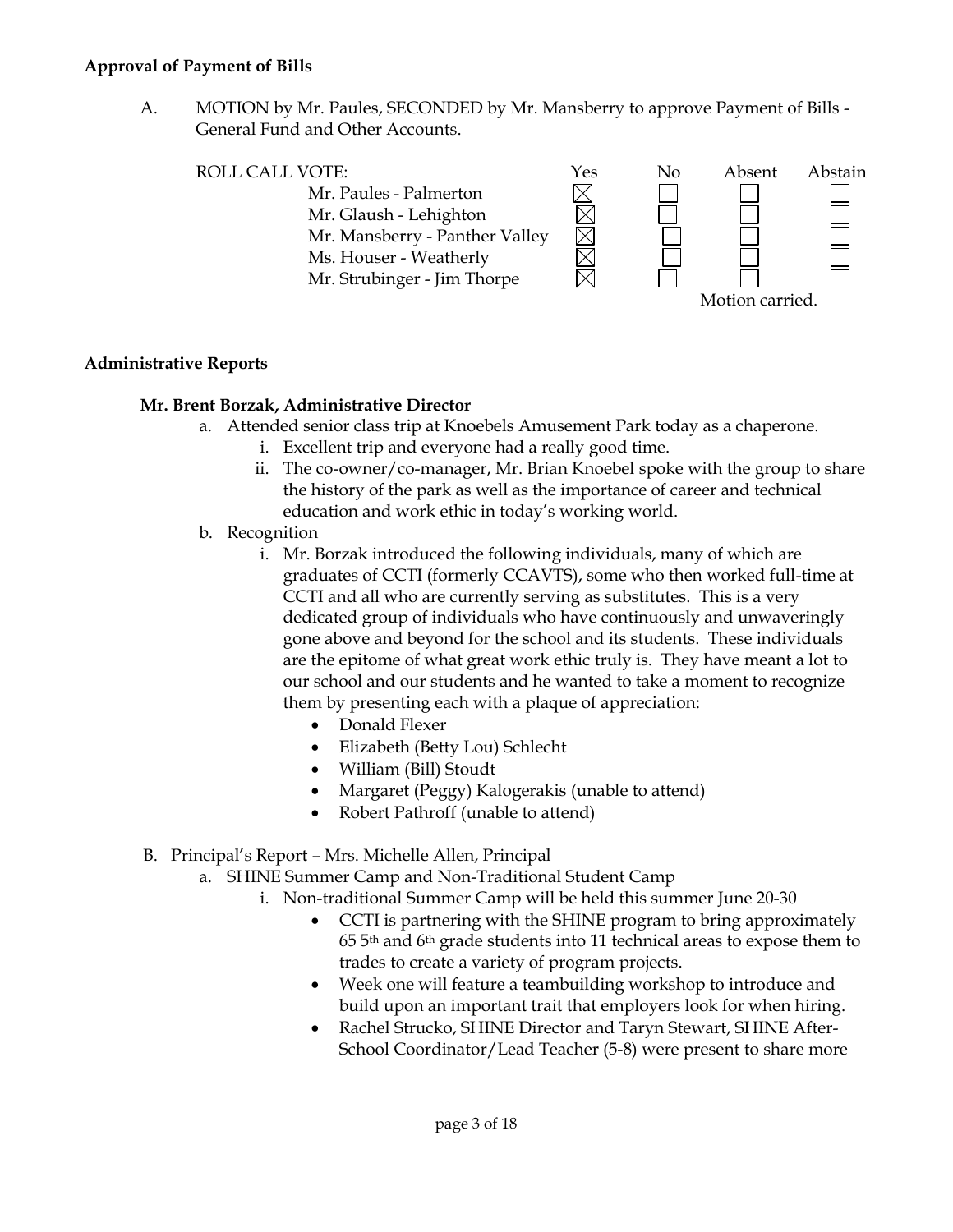information regarding the program.

- a. Rachel first thanked the members of the JOC for allowing the program to utilize the building for 36 weeks/year, 4 nights/week. She explained that 40% of students who attend the SHINE program matriculate to CCTI and reiterated what an unbelievable feeder program this is. The program began at the CCTI location in 2010.
- b. Two years ago began a non-traditional camp to give the students hands-on experience. The students love it – they love being in the building and love utilizing the labs in the technical areas. Moving forward, technical education is the greatest gift we can provide these students.
- c. SHINE is funded through LCCC.
- d. Mrs. Strucko thanked Mr. Borzak and Mrs. Allen for partnering with the program. She also thanked Taryn Stewart for all of her work organizing, coordinating and leading the program.
- e. The camp, which is free, filled to capacity in 2 days.
- f. There will be two weeks of SHINE camp this summer, as well. This camp is more STEM oriented.
- Rachel shared that as a member of the CSLWP (Carbon-Schuylkill-Luzerne-Wayne-Pike) Stem Learning Ecosystem Board, she reached out to CCTI's Graphic Design department to create a new logo. Rachel then introduced Maritza Reinbold, CCTI's Graphic Design Instructor to speak more on this.
	- a. Mrs. Reinbold explained that she tasked all of her students, grades 9-12 with creating a logo. The logos were then reviewed and judges with the winning entry being that from the following students:
		- i. 1st Place Winner: Jackie Munson (Graphic Design Junior, *JTASD*)
		- ii. 2nd and 3rd Place Winner: Valerie Kruslicky (Graphic Design Sophomore, PVSD)
- b. Podcast Club "Tech-Talk"
	- i. Craig Conville, Club President (Drafting Junior, PVSD) explained that the idea of the club would revolve around making and producing a podcast – very similar to a radio talk show, for the school. The podcast would aim to be both informational and entertaining and cover topics related to the school. The students approached Mrs. Allen and Mr. Borzak with their idea and were pleasantly surprised to be met with great enthusiasm. They continued to do more planning and currently have more than ten students interested in participating. Two members of the audience were members of the up and coming club as well and will serve as Treasurer and Secretary. There are staff members who are excited, as well. The members would like to among other topics, produce pieces to highlight certain technical areas that don't necessarily get recognized a lot. They wanted to find a way to bring the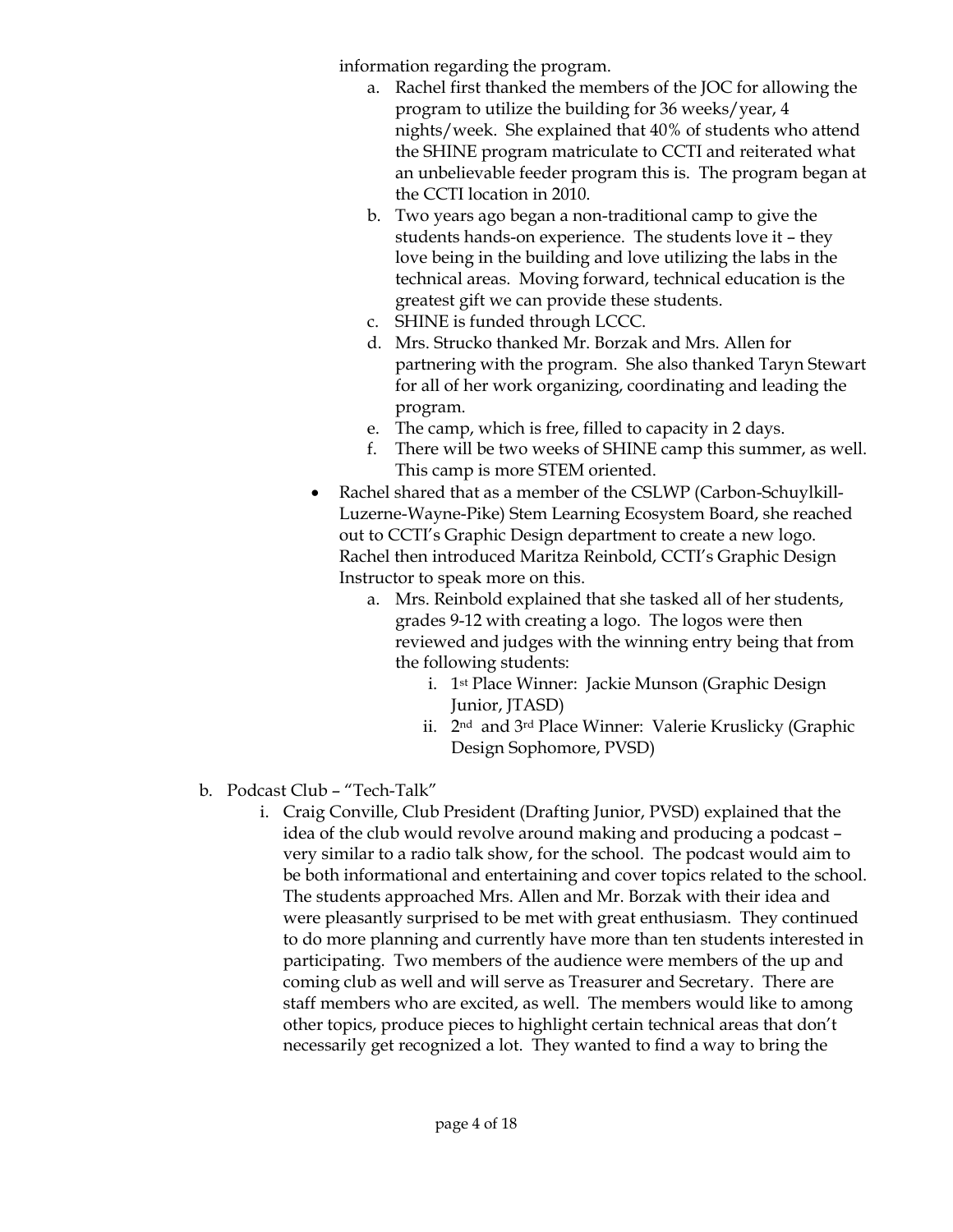different technical area together providing information about each so that students in other areas have a better understanding of all that is offered at CCTI. Ideas to schedule interviews with technical instructors and students to talk about what they do in their program, what is taught there and what projects they like to do. These could also be utilized to share information about the school and the technical areas with sending school students who may be interested. They have plans to speak with academic teachers as well as student competitors and winners.

- ii. Nova (Kylie) Kuntzman, Club Vice-President (Graphic Design Junior, LASD) added that there is talk of starting a school newspaper, as well which could work hand-n-hand with the podcast.
- iii. Mr. Borzak commented that Craig and Nova came well prepared to their first meeting. They had all of their logistics mapped out and ideas of what direction they want the club to do. He was very impressed with their initial presentation. This club as well as others will provide activities for students who don't necessarily want to participate in sports. The podcast also will provide a wonderful recruitment activity. Mr. Borzak stated that Mr. Rinda will speak more of Esports moving into the future as another possible club for the students of CCTI.
- c. NOCTI Top Performer/100% Lunch
	- i. Tuesday May 17th, CCTI administration and Cooperative Education Coordinator, Michele Klock took 8 students to lunch at the Perch in Jim Thorpe to celebrate their top scores in the NOCTI test
		- Highest Written Scores:
			- a. Hailey Anthony (Cosmetology Senior, LASD)
			- b. Ty Graver (Welding Senior, LASD)
			- c. Kyle Nothstein (Welding Senior, LASD)
		- Scored 100% on the Practical test
			- o Dominic Pontician (Auto Service Technology Senior, PASD) Tate Sharrow (Electrical Distribution and Automation Senior, LASD)
			- o Autumn Benedict (Health Medical Senior, PASD)
			- o Sherry Nemetko (Health Medical Senior, LASD)
			- o Jack Rolappe (Marketing Senior, PASD)
- d. Classroom Highlights PowerPoint Presentation
	- i. A slideshow presentation highlighting events was shared giving the members and guests a look into the daily activities in our classrooms.
	- ii. Our instructors are using creative ways to educate our students on a daily basis.
- C. Business Administrator's Report Mr. Jeffry P. Deutsch, Business Administrator Mr. Deutsch informed the JOC that they would see various financial reports on the agenda this evening for approval.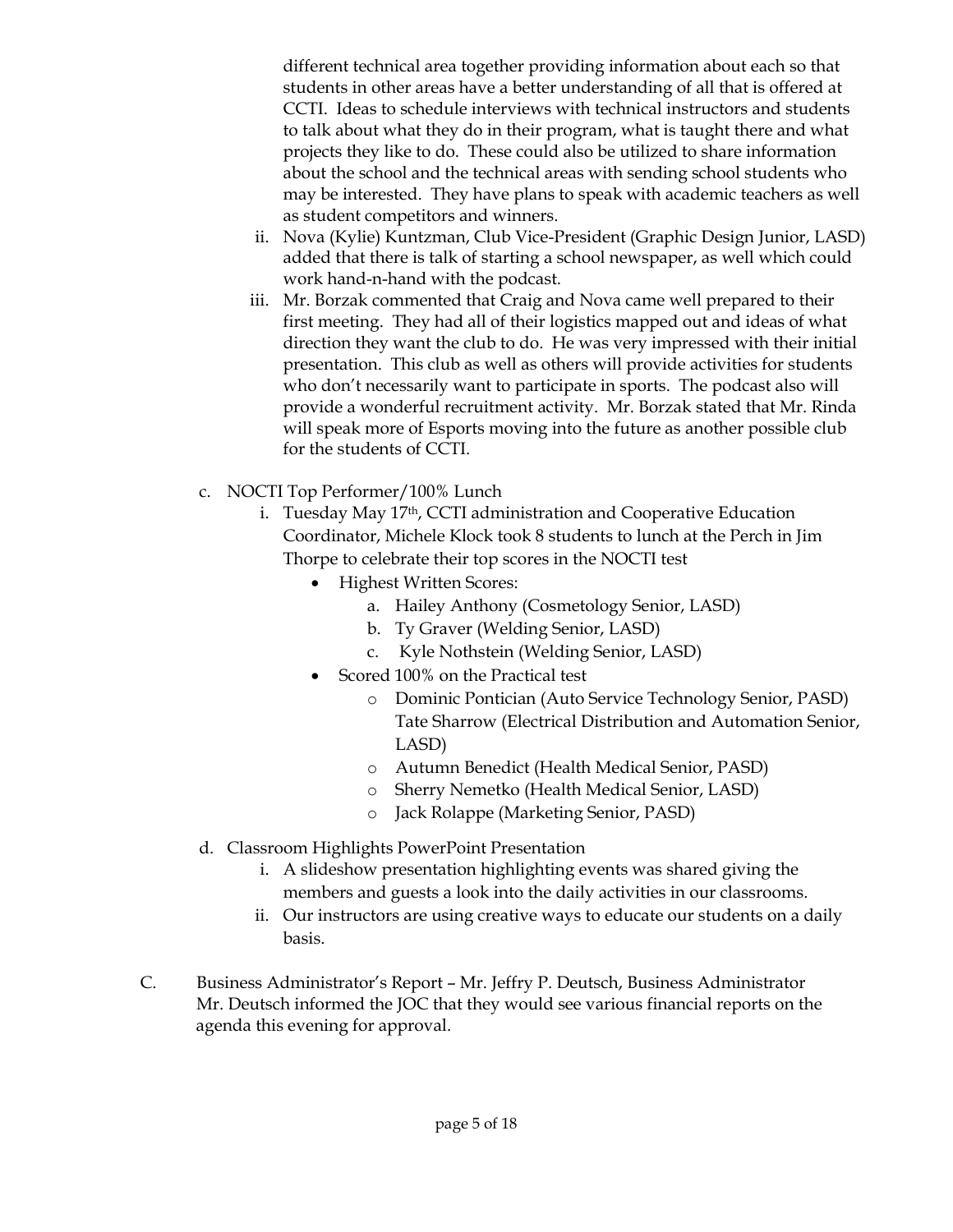D. Facilitator of Special Education Report – Mrs. Christine Trovato, Facilitator of Special Education

Special Population Numbers

- Students with  $IEPs 77$  (LASD 22; PASD 22; JTASD 20; WASD 2: PVSD 11)
- Students with GIEPs (Gifted) 2
- Section 504 Service Plans/Health Plans 25
- Homeless Students 1
- English Language Learners 3

Transition Planning

- LCCC's Transition Fair Highlights: OVR, LCCC SEED, LVCIL
	- o Our students were given an opportunity to attend this program on April 29. The program, designed to assist and provide information to help them plan and get a jumpstart on planning for post-secondary schooling, employment and independent living. LCCC students were the guest speakers and shared their experiences and what types of supports are in place at the school. The attendees were then split into breakout groups. Groups were given a guided tour, and then could stop at different tables and ask questions of representatives such as those from the Office of Vocational and Rehabilitation Center, LCCC's SEED program, and other agencies that provide mental health services.
- Graduating Seniors with IEPs SAAFP documents (Summary of Academic Achievement and Functional Performance)
	- o Documents provided to students as they graduate, particularly those with IEPs. This is to provide the students and their families an idea of what students need to work on to achieve their post-secondary goals. Input from their special education teacher, their technical teacher, academic teachers, and their parents. Includes recommendations, a description of the student's skills, their abilities, their special needs, and their communication and behavioral skills.

Looking Forward

- June 3<sup>rd</sup> In-service: Strategies to Support Students
	- o Co-teaching and various co-teaching models
	- o How to provide in-class support
	- o In-class support personnel's roles and responsibilities
- Math Summer Camp
	- o July 25 through August 4 from 9-12
	- o Offered to inkling 9th graders as well as existing students
	- o To keep math skills fresh
- Chemistry Summer Camp
	- $o$  August 1 4
	- o To assist students with their chemistry lab hands-on skills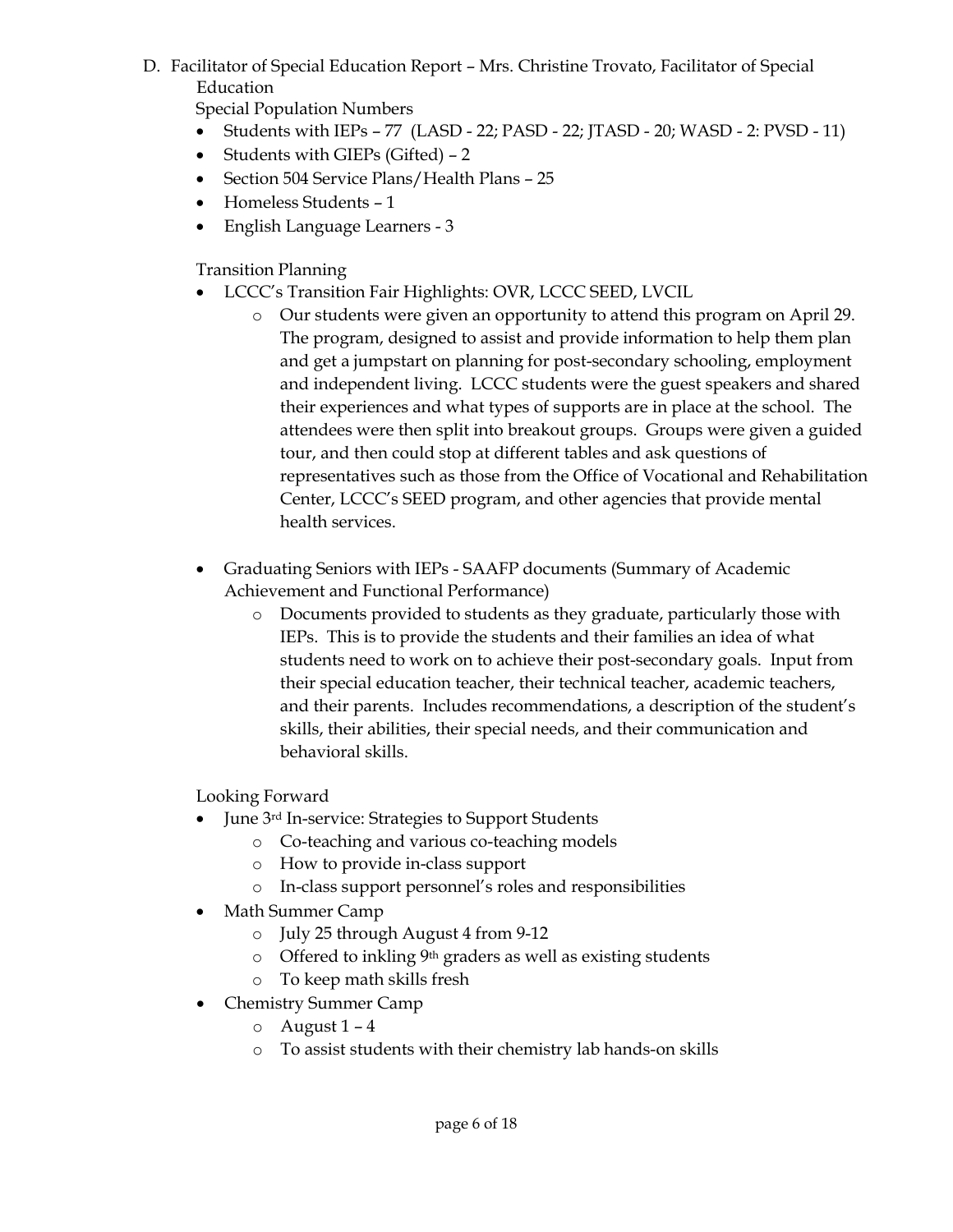- o Offered to students who are currently in chemistry or students recommended to go in to chemistry in the 2022-2023 school year
- E. Building and Grounds Report Mr. Ken Walters, Supervisor of Buildings and Grounds
	- a. Many activities taking place at CCTI
	- b. Looking to dress up the school as graduation will again be held onsite
	- c. Spoke to Mrs. Reinbold, Graphic Design instructor about painting a mural on the side of the maintenance garage
		- i. Maritza Reinbold, Graphic Design Instructor
			- 1. Mrs. Reinbold shared a series of photos showing the progress from the beginning primer stage (completed by maintenance staff), followed by two coats of paint completed by Mrs. Reinbold and her students, on to the creation of and utilization of stencils to guide the students into painting within the given lines, The mural includes the school mascot, the hornet, of which many of the students were unaware. The wall is 47.5 feet wide by 13.5 feet tall. This was indeed a huge undertaking. Maritza made it her goal to have the mural completed by graduation as she believed this would make a nice backdrop for the ceremony. After working on the project for one week, the project has almost reached completion.
				- a. Student Valerie Kruslicky (Graphic Design Sophomore, PVSD) shared her experience working on the project. She said it was a lot of fun and explained how very different this was from painting on canvas in the classroom as the wall is so very porous and just such a very different texture to work with.
				- b. Mr. Borzak reiterated what a real-life experience this project was for the students.
				- c. Mr. Borzak took this opportunity to invite the members of the Joint Operating Committee to attend CCTI's graduation ceremonies and see the mural in person.
	- d. Mr. Walters continued his report referencing the asphalt project completed to place asphalt at the base of the stairs for safety reasons but also that the project had a dual role in that asphalt was also placed in the back of the maintenance shed. As Mr. Walters reported last month, Kovatch Corporation had been in touch with CCTI regarding some donated items, one of which was some scaffolding for aluminum and pipe for the welding technical program. This will allow a place for a bunch of racking to be utilized for extra storage for supplies to be utilized by the students.
	- e. Roland Vinyl Printer/Car Wrap Mr. Walters, Mrs. Reinbold, and Mr. Nesler took a trip to Jet Signs in Palmerton to review their use of a vinyl wrap printer. He asked Mrs. Reinbold to share more information.
		- i. Maritza Reinbold, Graphic Design Instructor explained that this new printer, scheduled to be delivered sometime in September is a huge printer that would allow the class to create and print car wraps as well as larger signs such as those currently on the CCTI property. With these printed pieces there will be an opportunity to collaborate with the Auto Collision Repair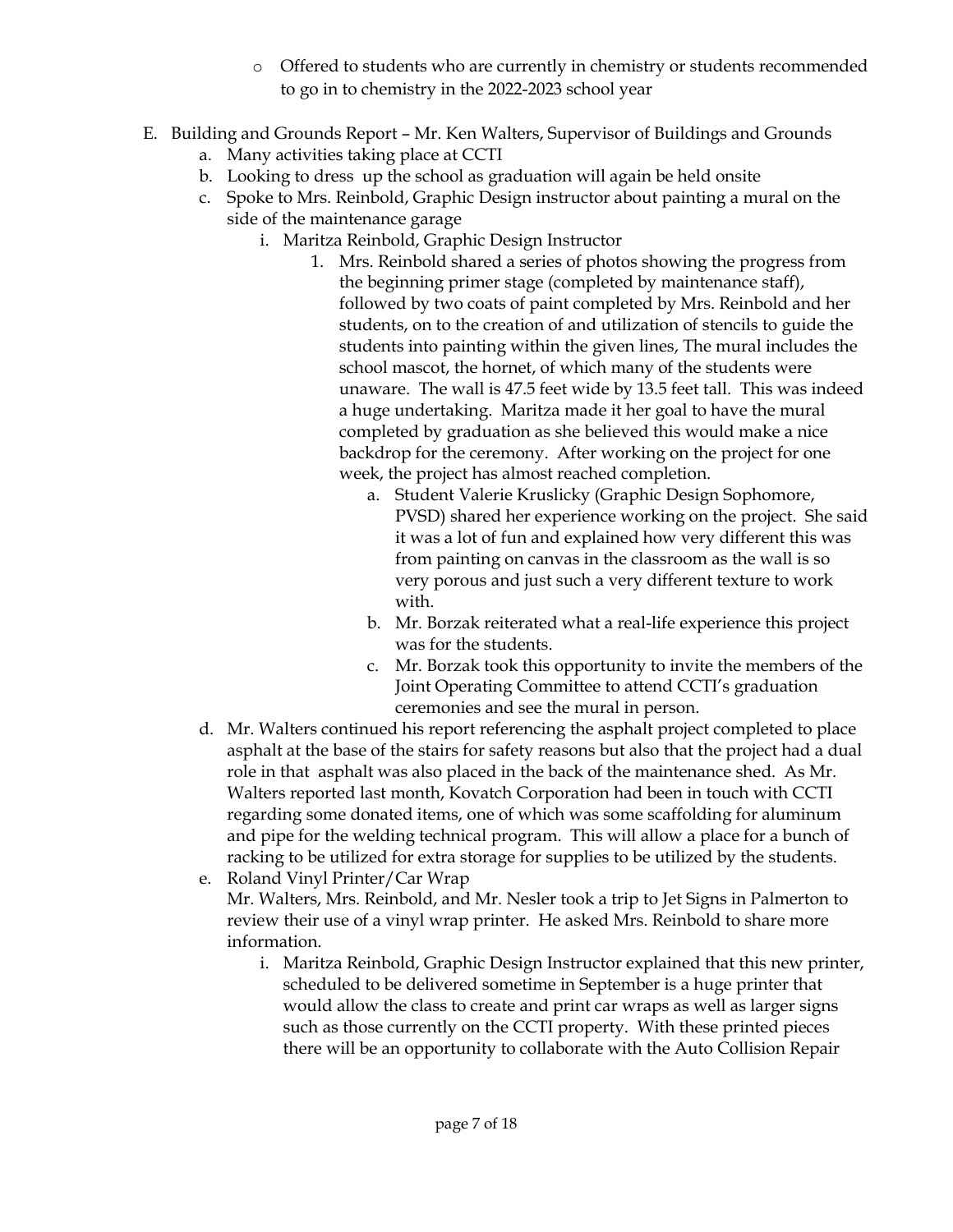and Carpentry programs to wrap cars and produce signage for the school. The printer also comes with a laminator which is then utilized to then protect the printed items.

- ii. Steve Nesler, Auto Collision Repair Instructor added that he thought it was great to see the printer in action and he's really looking forward to going to the workshop in June to learn how to apply the wraps so that he can then pass that knowledge on to his students.
- f. Mr. Walters then had Mr. Nesler share information on the recent Cupcake Wars
	- i. Steve Nesler, Auto Collision Repair Instructor had JamiLynn (Technology Assistant/Yearbook Advisor) share pictures from the event. He explained that the event was the "What's so cool about manufacturing?" event held at the ArtsQuest Center at SteelStacks in Bethlehem, featuring area Career and Technical Schools competing for the Sweet Manufacturing Award showing off their culinary and technical programs. CCTI's display and cupcakes was a culmination of the following areas working together as a team: Auto Collision Repair – painting; Carpentry – cut out the wooden gears on their CNC machine; Culinary Arts – baked and decorated the cupcakes; Drafting – created and printed 3-D stars; Electrical – wired the motors, that spun on the display; Graphic Design – created the backdrop; Precision Machine Technology – made the moving parts and gears; Welding – did all of the welding as the table and shelves were fabricated from scratch. Mr. Nesler went on to thank CCTI's IT Department from contributing turntables and led lighting and Mr. Deutsch for attending and staying to the conclusion of the event and assisting with tearing down and cleanup of the display.
	- ii. Mr. Walters mentioned that Mr. Nesler's program received two pallets of supplies donated by Kovatch Corporation of which Mr. Nesler expressed his gratitude.
- g. House Project/CBA Certifications/Home Builders Certification Mr. Walters introduced Mr. Hazelton who spoke about the following:
	- i. Jeff Hazelton, Carpentry Instructor shared that over the last couple years they have been able to build modular homes as well as a tiny home right inside their technical area. He expressed what a great experience this was for the students to be able to learn everything from the ground up – framing, shingles, siding, insulating, sheetrock, while both the electrical and HVAC technical areas get involved with the electrical and plumbing facets.
	- ii. Carpentry technical area is involved with the Carbon Builders Association. Each year they give scholarships out to the seniors from Carpentry, Electrical, and Plumbing. This year the Association donated 10 code books (at a cost of \$250.00 ea.). Sometimes at senior awards they will also give tools to students who plan to stay in their field post-graduation.
	- iii. Carpentry also has a relationship with the Pocono Builders Association who give large scholarships as well as coming in every three years and certifying the carpentry program, ensuring that the curriculum and tools are all up-todate.
	- iv. Carpentry has built a lot of benches this year for donations. Two were built for Kemmerer Park through CCTI's adopt-a-park initiative. They have been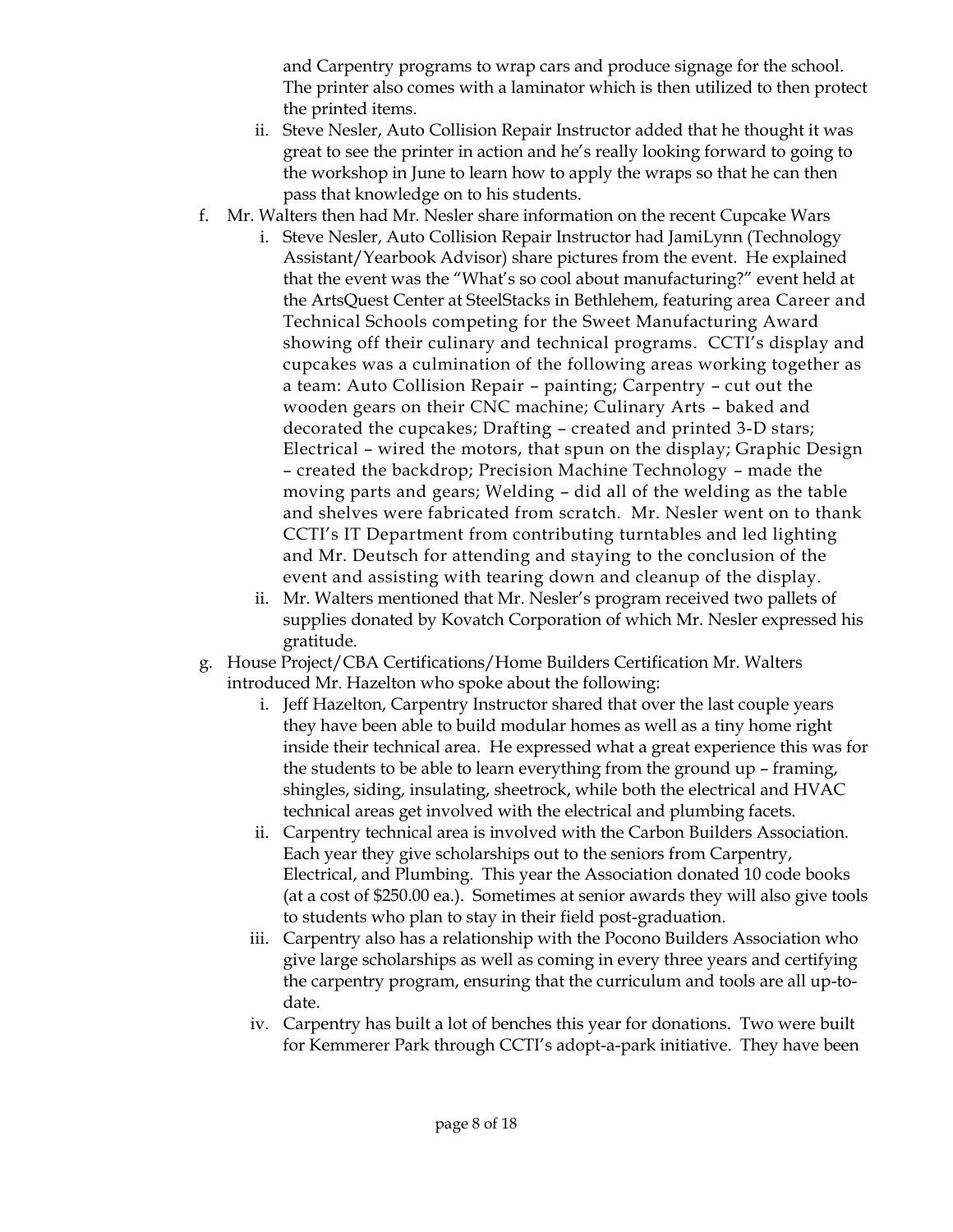asked to do some work on the pavilion at the park next school year, as well.

- v. Another bench was built collaboratively with two of the Life Skills students (Traven Butler and Brian Haselden) per the request of Lisa Lux, Life Skills teacher, in memory of the Special Olympics Manager who recently passed. He said they helped with mixing cement, painting and building. Their enthusiasm and excitement throughout the project was most definitely evident.
- vi. This year the Carpentry program received a new tool that student Christal Kislan and Monica Apanco (2 of the 7 females in Carpentry this school year) will speak about further.
	- 1. Christal Kislan (Carpentry Junior, WASD) said that the new CNC machine presented a learning curve for students to learn how to program and set up the machine. She said overall, the class has been utilizing the machine quite a lot creating projects. She had one of her own on hand to display. Christal also spoke of their work on the modular explaining that this was her first time experiencing handson building. She also shared that her interest in the Carpentry program began when she attended the SHINE program.
	- 2. Monica Apanco (Carpentry Junior, PVSD) shared her view on her experience working on the modular home. She referenced the handson learning from layout to framing, and beyond. She expressed how amazing it was to be part of the project and stated that Mr. Hazelton and Mr. Walter O'Donnell, Carpentry Instructional Aide are integral in their learning process. Monica also spoke about the new CNC machine and shared two of her projects, as well.
- h. Mr. Walters made the JOC aware that he has secured security for all of the upcoming events at CCTI
- i. He also shared that Kovatch donated two (2) welders that could be given to a senior entrepreneurial student.
- j. Regarding equipment, Mr. Walters told the JOC that a plasma cutter was purchased for the Welding program, a printer/laminator for Graphic design, a sander for Carpentry, new chairs and wig dryers for Cosmetology, all out of the Capital Project. He stated that all equipment was up to date giving students cutting edge training.
- F. Technology Report Mr. Nate Rinda, Director of Technology

In his absence, Assistant JamiLynn McFarland-Johannsen read his report:

- Chromebooks All new Chromebooks are set up and distributed to those in need.
- Graphic Design Updating Compass testing software for Adobe certification testing.
- Keystone exams online Biology and Algebra Testers online to begin.
- Technology collection dates seniors 5/25, underclassmen 5/27.
- Marketing Set up a new Sublimation printer.
- Graduation Set to Live stream via YouTube Live.
- Continued support/training to staff and students with Google Suite and all technology needs.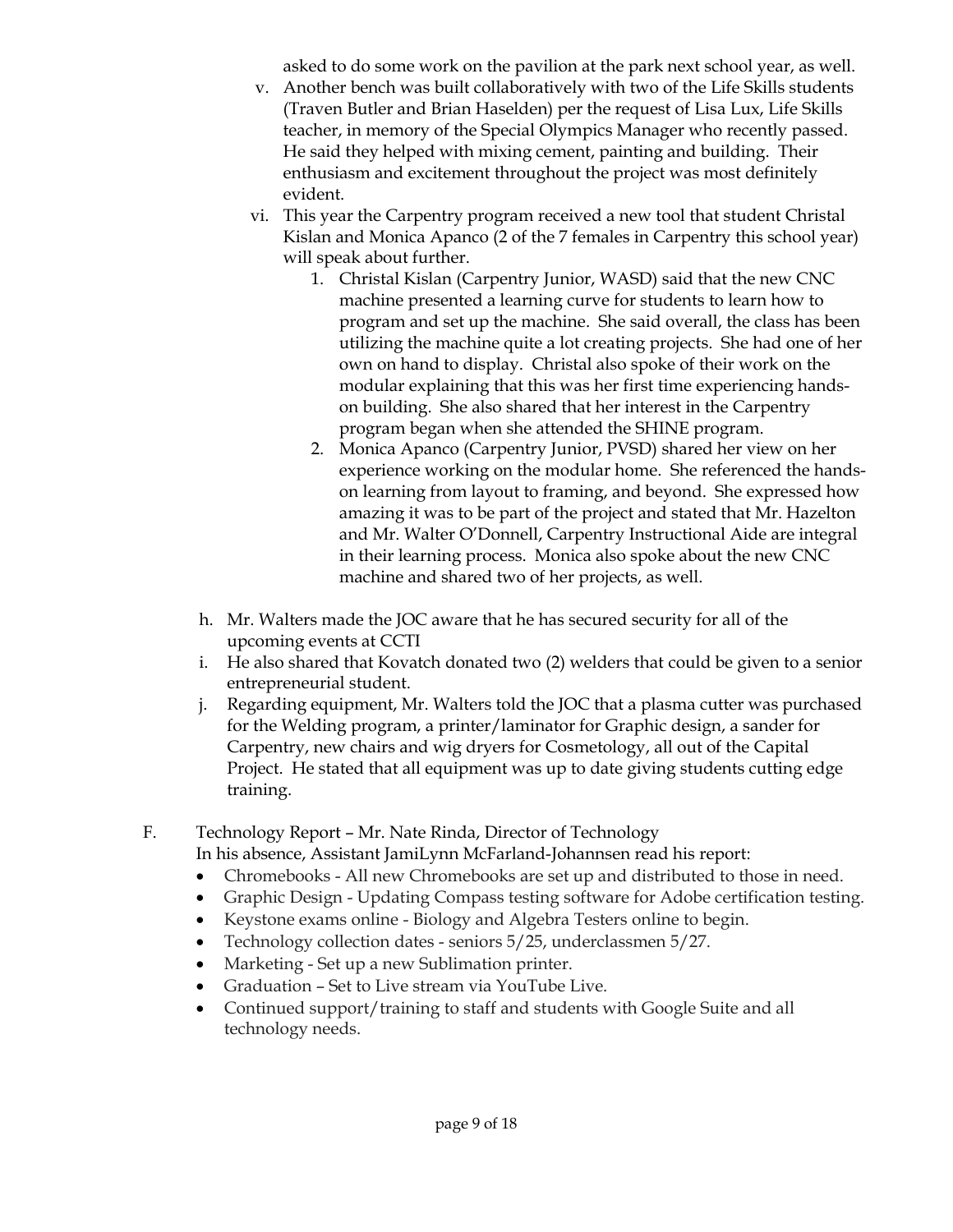#### **Items of Business**

# *Personnel*

MOTION by Mr. Glaush, SECONDED by Mr. Paules that the following motions be approved:

# **Letter of Resignation Accepted**

- A. to accept the letter of resignation for the purpose of retirement, received from Joseph Farkas, Electronics Communication Engineering Technology Instructor, effective June 30, 2022.
	- Note: Mr. Farkas is resigning for the purpose of retirement based on the retirement incentive approved through a Memorandum of Understating between the CCTI Joint Operating Committee and the CCTI Education Association. As of June 30, 2022 he will have completed 34 years of service at CCTI.

# **Letter of Resignation Accepted**

- B. to accept the letter of resignation for the purpose of retirement, received from Jane Farkas, Science Teacher, effective June 30, 2022.
	- Note: Mrs. Farkas is resigning for the purpose of retirement based on the retirement incentive approved through a Memorandum of Understating between the CCTI Joint Operating Committee and the CCTI Education Association. As of June 30, 2022 she will have completed 16 years of service at CCTI.

# **Letter of Resignation Accepted**

- C. to accept the letter of resignation for the purpose of retirement, received from Michael Lewis, Computer Engineering Technology Instructor, effective June 30, 2022.
	- Note: Mr. Lewis is resigning for the purpose of retirement based on the retirement incentive approved through a Memorandum of Understating between the CCTI Joint Operating Committee and the CCTI Education Association. As of June 30, 2022 he will have completed 38 years of service at CCTI.

# **Professional Education Committee Chairperson Appointed**

D. to appoint Michelle Allen Professional Education Committee Chairperson for the Professional Development Act 48 Plan.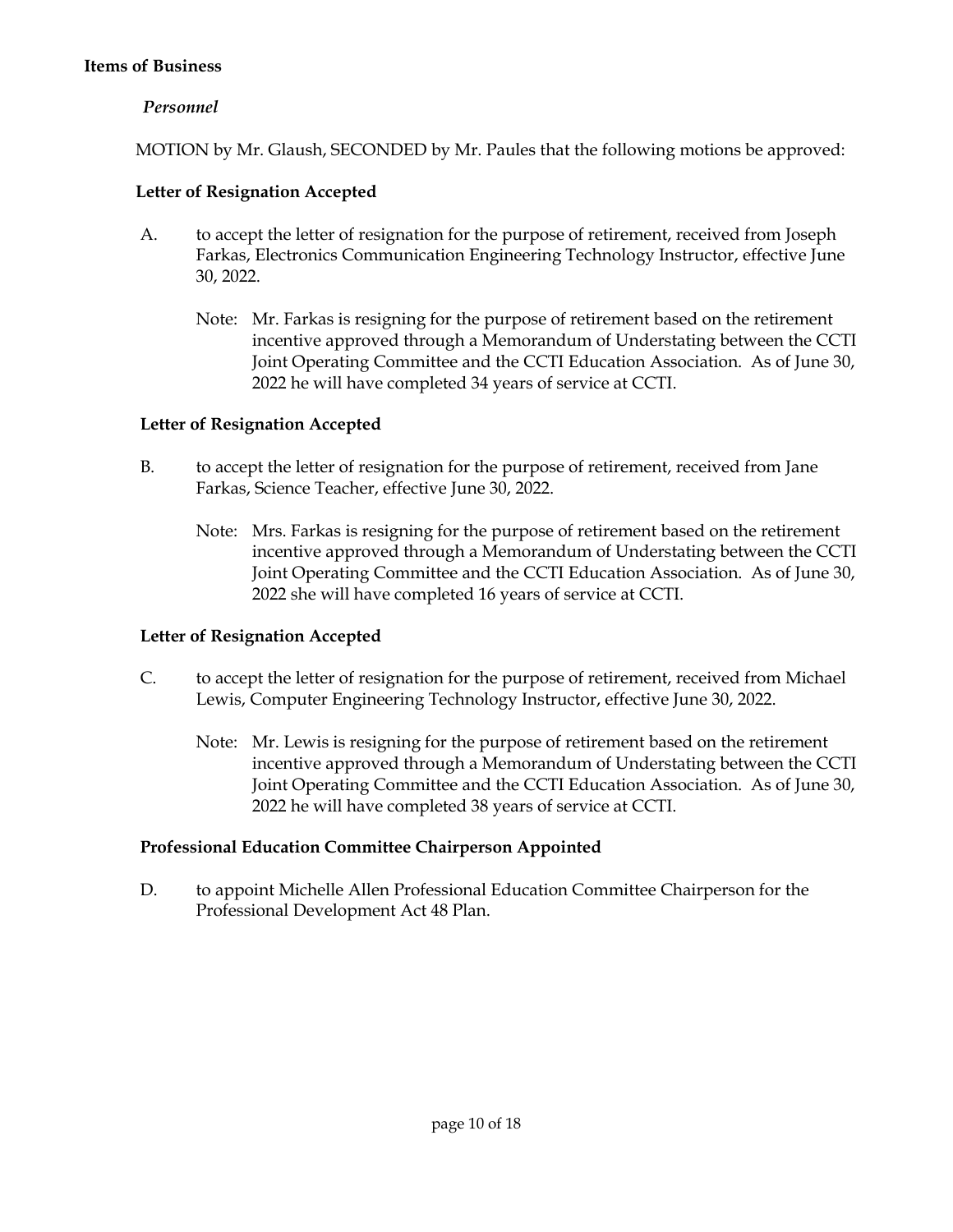### **CCTI Comprehensive Plan Steering Committee Members Approved**

E. to approve the following individuals as members of the CCTI Comprehensive Plan Steering Committee:

| Michelle Allen       | Michele Klock                |
|----------------------|------------------------------|
| Stephen Anderson     | JamiLynn McFarland-Johannsen |
| <b>Brent Borzak</b>  | Nathaniel Rinda              |
| Paul Caputo          | Elizabeth Schlecht           |
| Eugene Colosimo      | Gerald Strubinger            |
| Anna Leigh Conway    | Rachel Strucko               |
| Montanna Costenbader | Christine Trovato            |
| Sue Ann Gerhard      | Ken Walters                  |
| Chris Graver         | Alice Wanamaker              |
| Sebastian Hess       | Michael Wildoner             |

# **School-Wide Co-Curricular Activities and Student Club/Organization Advisors Reaffirmed**

F. to reaffirm the following individuals as School-Wide Co-Curricular Activities and Student Club/Organization Advisors at the established rates for the 2021-2022 school year and based on the job description:

> DECA – Jalissa Kuehner DECA Assistant – Sandra Kohutka HOSA – Autumn Frey DECA/HOSA/SkillsUSA Assistant – Scott Bartholomew National Technical Honor Society – Sue Ann Gerhard Rotary Interact Community Service Club – Margaret Kalogerakis SADD/Aevidum – Rebecca Schaeffer Senior Class – Sandi Kohutka SkillsUSA – Kevin Kuehner SkillsUSA Assistant – Thomas Bartholomew, Nicole DeVincenzo Student Council – Jacqueline Cole Underclass – Sue Ann Gerhard Yearbook – JamiLynn McFarland

# **Homebound Instructor Hourly Rate Approved**

G. to approve the hourly rate for Homebound Instructor for the 2022-2023 school year on an as-needed basis at \$45.00.

# **Teacher Mentor Stipend Approved**

H. to approve the Teacher Mentor stipend of \$1,000.00 for the 2022-2023 school year.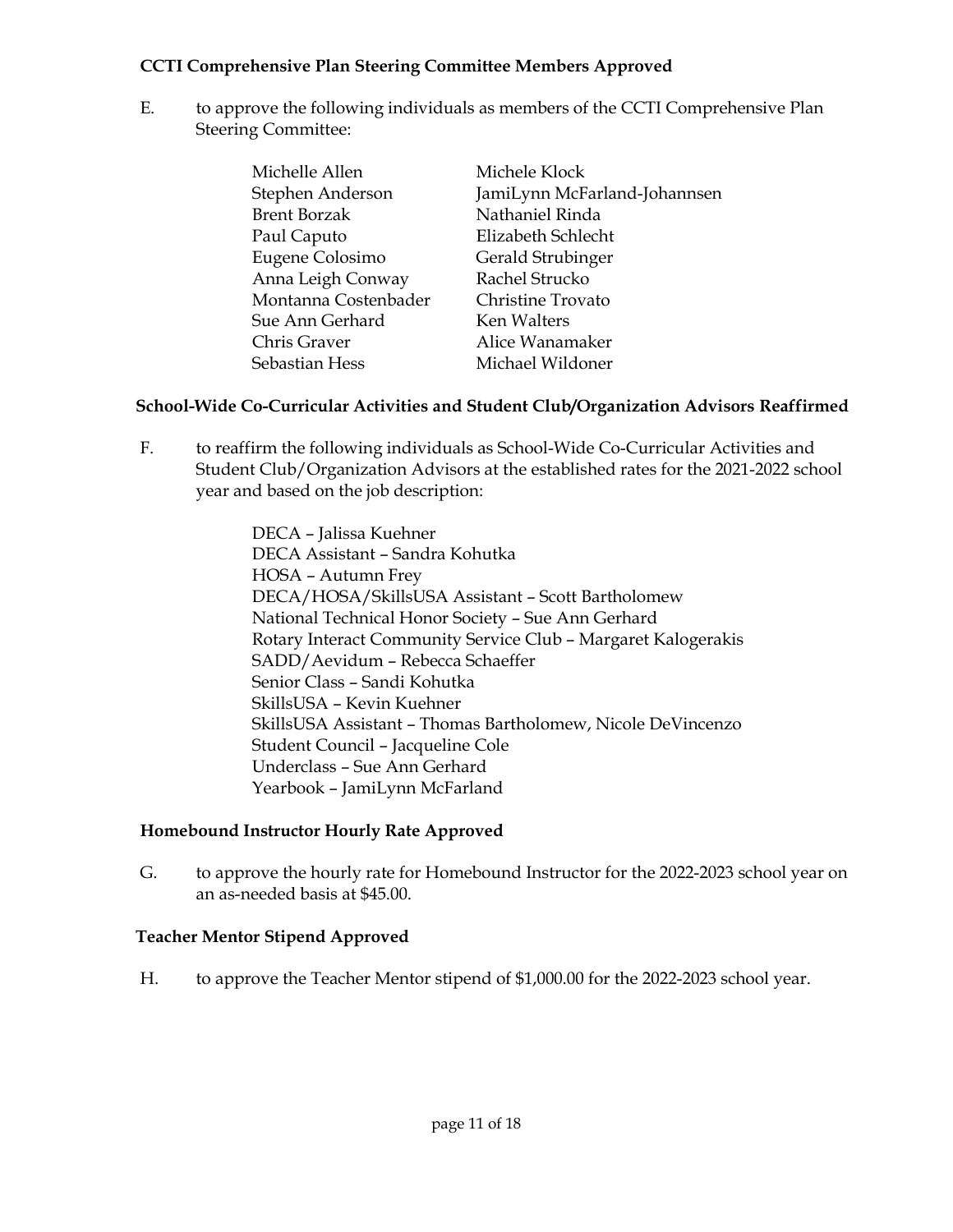### **Paraprofessional Mentor Position Approved**

I. to approve the position of Paraprofessional Mentor at a yearly stipend of \$500.00 effective with the 2022-2023 school year.

# **Substitute Van/Bus Driver Hourly Rate Approved**

J. to approve the hourly rate for substitute van/bus driver of \$25.00 effective July 1, 2022 through June 2023.

# **Non-Traditional Summer Camp Instructors and Assistants Approved**

K. that the below listed individuals be approved as Non-Traditional Summer Camp instructors at a rate of \$30.00 and assistants at a rate of \$25.00:

| Stephen Nesler    |
|-------------------|
| Jeremy Pease      |
| Ashleigh Rehrig   |
| Maritza Reinbold  |
| Kenneth Reiter    |
| Hal C. Resh       |
| Harold Resh       |
| Rebecca Schaeffer |
| Michele Troutman  |
|                   |

# **Substitute Approved**

- L. that the below listed individual be approved to substitute for the 2021-2022 school year at the established rate, as follows:
	- Salvatore Lopresti Teacher, Instructional Aide

# **Additional Days Approved**

- M. that the following individual be employed for additional days (as indicated below) at the individual's per diem rate, as indicated, below:
	- Rebecca Schaeffer, School Nurse up to 3 days (between June 7, 2022 and August 19, 2022) for the performance of record compliance
	- Jane Farkas, Science Teacher up to 4 days (between June 7, 2022 and June 30, 2022) to work on curriculum development and assist with transition
	- Angela Sablich, Science Teacher up to 4 days to work on curriculum development and preparation for transition (between June 7, 2022 and August 19, 2022)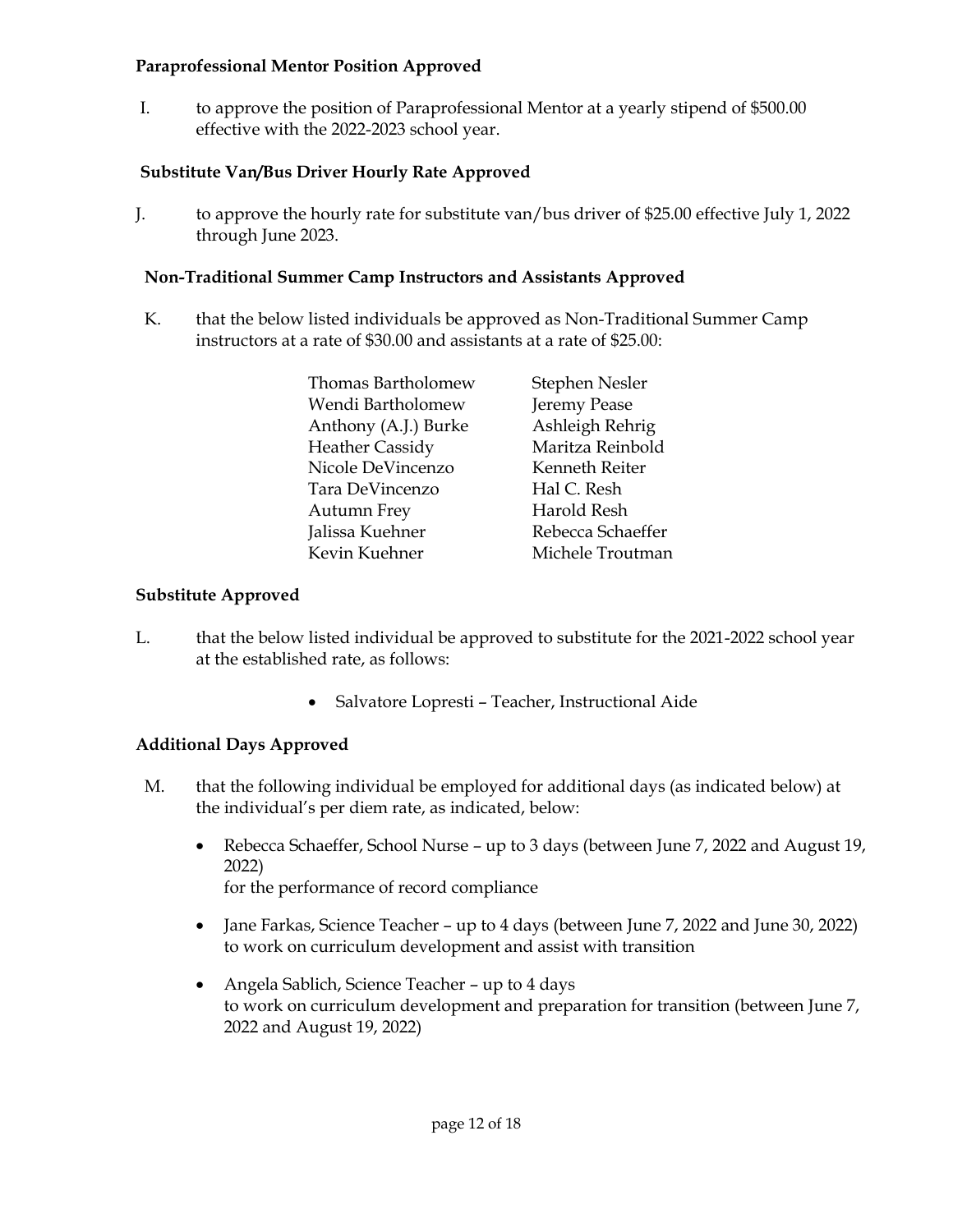- Joseph Farkas, Electronics Communications Engineering Technology Instructor up to 6 days (between June 7, 2022 and June 30, 2022) to work on curriculum development, task lists, and assist with transition
- Michael Lewis, Computer Engineering Technology Instructor up to 6 days (between June 7, 2022 and June 30, 2022) to work on curriculum development, task lists, and assist with transition

NOTE: All days will be scheduled with prior approval of the Principal.

# **Salary Adjustment Approved**

N. that the 2021-2022 salary for the following individual be adjusted as indicated as provided in the existing Agreement between the Carbon Career & Technical Institute Joint Operating Committee and the Carbon Career & Technical Institute Education Association:

> Jalissa Kuehner, Marketing Instructor \$46,200 – 2020-2021 Salary + 1,100 – C&T/I II Master/M.EQU \$47,300 – Adjusted 2021-2022 Salary



# *Education*

MOTION by Mr. Mansberry, SECONDED by Mr. Glaush that the following motions be approved:

# **Weighted Course Distinction Approved**

A. to approve the distinction of weighted courses by adjusting the credits for AP (advanced placement) Calculus and AP Literature courses from 1.0 to 1.10 effective with the 2022- 2023 school year.

Note: All regularly scheduled classes will continue to receive 1.0 credits per course.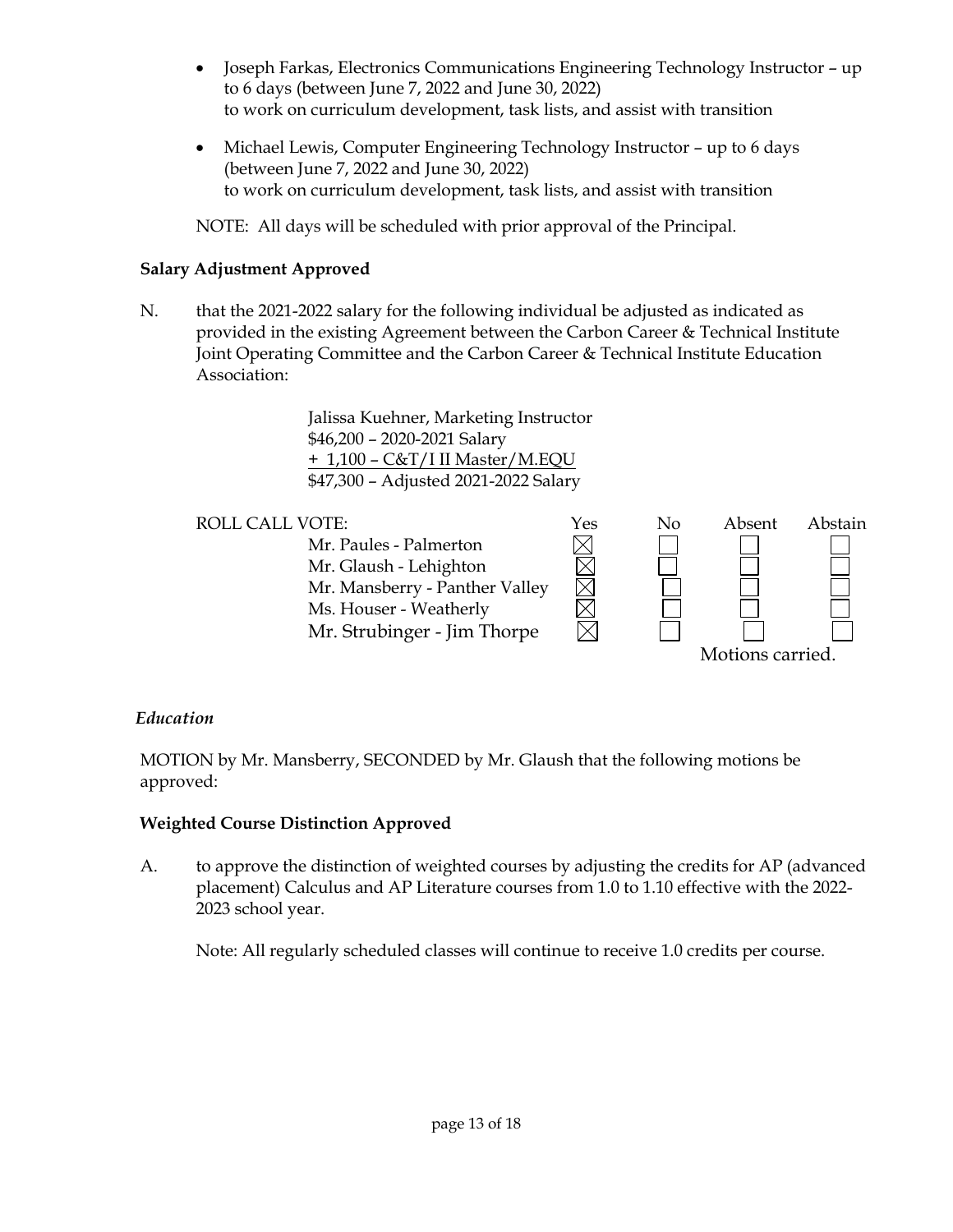#### **Reasonable Assurance Letter Distribution Approved**

B. to grant permission to notify CCTI employees, who do not work through or do not receive pay for the summer months, that there is a "reasonable assurance" their position will be available to them again when school re-opens in August 2022.

# **Closing of Course Approved**

C. to close Electrical, Electronic, and Communication Engineering Technology/Technician, CIP Code 15.0303 (locally named Electronics Communication Engineering Technology, effective at the close of the 2021-2022 school year.

# **Local Name Change Approved**

D. to change the local name of Management Information Systems, General, CIP Code 52.1201 (currently locally named Computer Engineering Technology) to Computer/ Electronics Engineering Technology effective at the close of the 2021-2022 school year.

# **Course Description Approved**

E. approve the course description for CIP Code 52.1201, Computer/Electronics Engineering Technology, as presented.



# *Budget & Finance*

MOTION by Mr. Mansberry, SECONDED by Mr. Glaush that the following motions be approved:

# **Depositories Approved**

A. to approve the following depositories for Carbon Career & Technical Institute funds as indicated below for the 2022-2023 Fiscal Year:

Mauch Chunk Trust Company

General Fund Account, Activities Fund Account, Payroll Account, CD Purchases

(con't)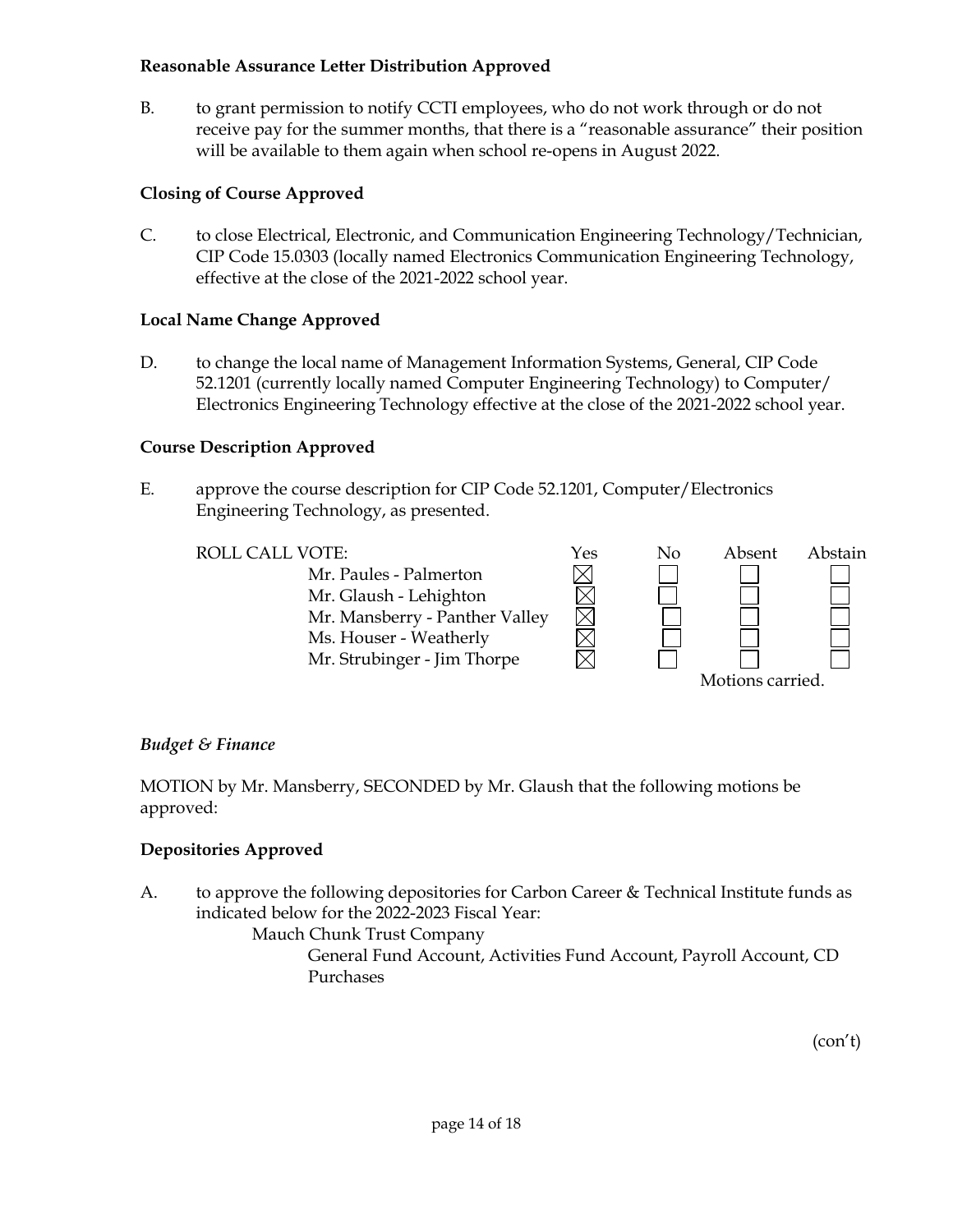PLGIT (Pennsylvania Local Government Investment Trust) House Building Renovation Account, Capital Projects Account, Scholarship Trust Fund, General Fund, CCTI Foundation Account, CCTI Building Renovation/Expansion fund) INVEST (PA Treasurer Program for Local Governments) General Fund Jim Thorpe National Bank General Fund, CD Purchases

# **Cooperative Arrangement Purchasing Participation Approved**

B. to grant permission to participate in cooperative arrangements for purchasing supplies and computer equipment for the 2022-2023 fiscal year through the following:

> Carbon Lehigh IU #21 Central Susquehanna IU #16

### **National School Lunch Program and U.S.D.A Commodities Program Participation Approved**

C. to grant permission to participate in the National School Lunch Program and the U.S.D.A. Commodities Program for the 2022-2023 school year.

#### **Section 125 Flexible Plan Benefits Plan Amended**

- D. to amend the Section 125 Flexible Plan Benefits Plan, effective July 1, 2022 to continue the Medical Plan Cash Opt-Out Election of \$300.00 per month (waive Family Medical Plan) and \$200.00 per month (waive Non-Single Medical Plan).
	- Note: This arrangement has successfully decreased health care expenses in recent years. Buyout amount is the same as 2021-2022.

# **Auditor Appointed**

E. to appoint Kirk, Summa & Company (East Stroudsburg, PA) as Auditor for the Carbon Career & Technical Institute Joint Operating Committee for the 2022-2023 fiscal year, effective July 1, 2022, at an annual fee of \$18,500.

Note: The audit covers CCTI, as well as the school foundation and authority.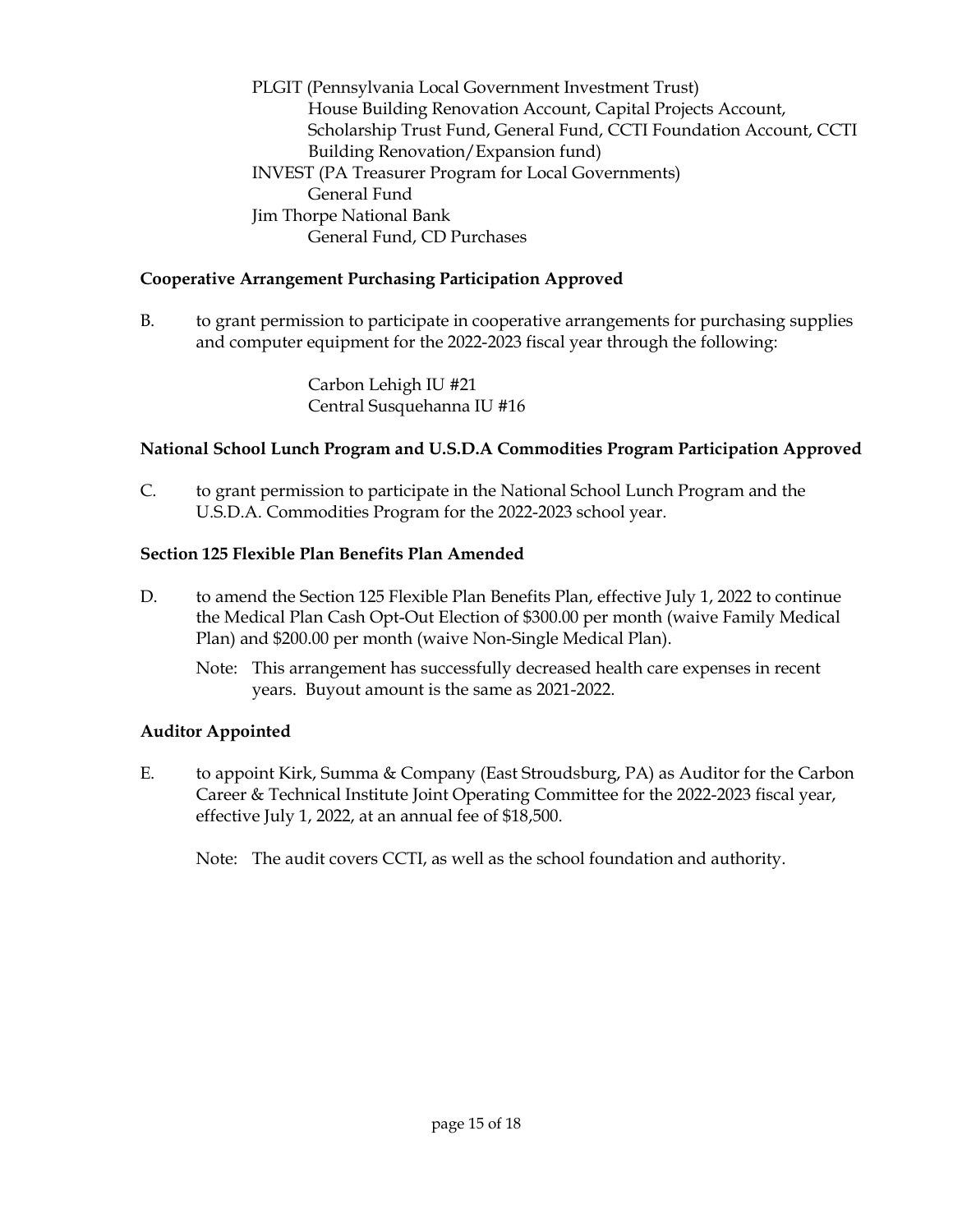### **Compulsory Student Accident Insurance Purchase Approved**

F. that compulsory Student Accident Insurance for all SECONDARY students attending Carbon Career & Technical Institute for the 2022-2023 school year continue to be purchased from PA Church Insurers Agency LLC, Sunbury, PA at an estimated cost not to exceed \$2,073.00. Coverage shall include the school day, to and from school, field trips, cooperative education, and job shadow/internship activities.

Note: This has been in force for the past fifteen years.



# *Buildings & Grounds*

NONE

# *Administrative*

MOTION by Mr. Glaush, SECONDED by Mr. Mansberry that the following motions be approved:

# **Stipend Approved**

A. to approve a per meeting stipend (based on attendance) of \$125.00 for the position of Superintendent of Record effective retroactively with the 2021-2022 appointment. Payment will be based on attendance at regularly scheduled Joint Operating Committee meetings (up to 12) and paid in full following the completion of the appointed term.

Note: Term runs from August 1 through July 31 of the following year.

# **Policy Adopted**

B. to approve the second reading and adoption of Policy 147 (PROGRAMS), Student Clubs, as presented.

# **Policy Adopted**

C. to approve the second reading and adoption of Policy 222 (PUPILS), Tobacco Products Use, as presented.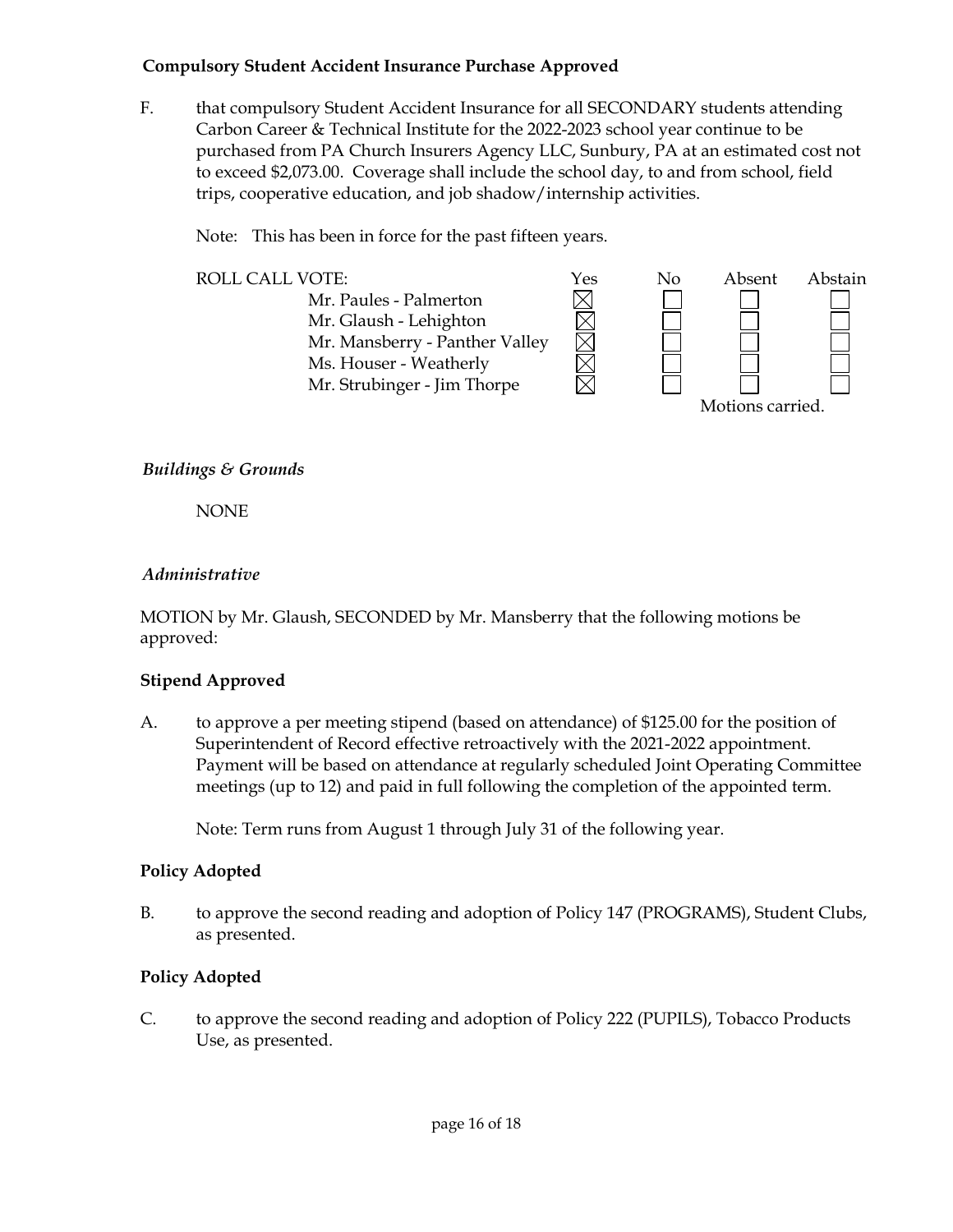#### **First Reading of Policy Approved**

D. to approve the first reading of Policy 209 (PUPILS), Health Examinations/Screenings, as presented.

# **Policy Reviewed and Reapproved**

E. to review and reapprove Policy 249 (PUPILS), Bullying/Cyberbullying, per the Pennsylvania Department of Education Safe School Reporting regulations, as presented.

# **Memorandum of Understanding Reviewed and Reapproved**

F. to review and reapprove the Memorandum of Understanding with the Jim Thorpe Police Department, per the Pennsylvania Department of Education Safe School Reporting regulations and CCTI JOC Policy 218.1, as presented.

### **Contract Approved**

G. to enter into a Server/SAN Upgrade contract with Carbon Lehigh Intermediate Unit #21 (CLIU 21) effective July 1, 2022 through June 30, 2027, as presented.



# **Reports**

# **Foundation Report Accepted**

A. MOTION by Mr. Mansberry, SECONDED by Ms. Houser to accept the Carbon Career & Technical Institute Foundation Report, as presented.

Note: The balance in this account stands at \$969.65.

VOTE: YES - 5 NO - 0 ABSENT - 0 ABSTENTIONS - 0

Motion carried.